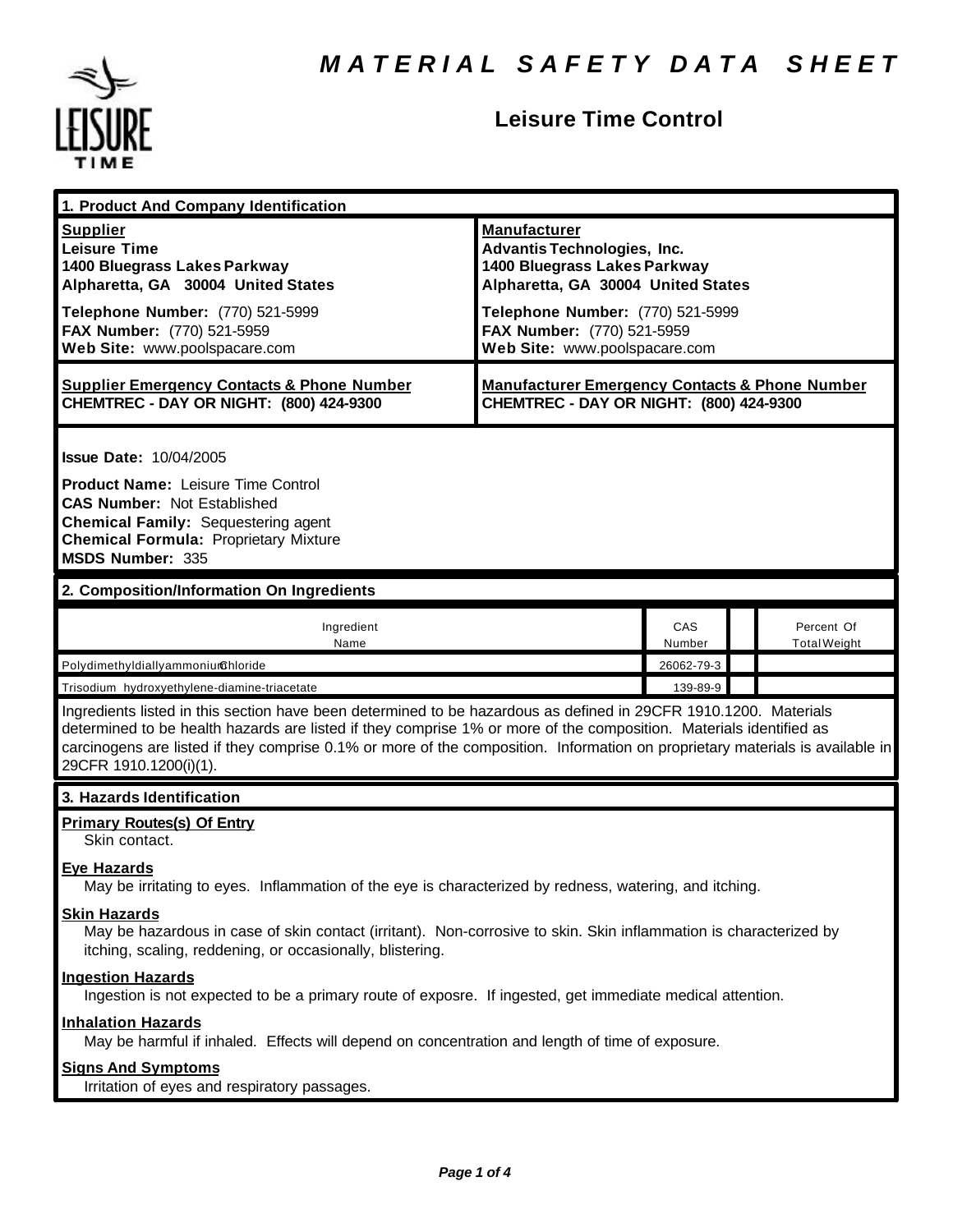# *M A T E R I A L S A F E T Y D A T A S H E E T*

| <b>First Aid (Pictograms)</b>                                                                                                                                                                  |
|------------------------------------------------------------------------------------------------------------------------------------------------------------------------------------------------|
|                                                                                                                                                                                                |
| 4. First Aid Measures                                                                                                                                                                          |
| Eye<br>In case of contact, hold eyelids apart and immediately flush eyes with plenty of water for at least 15 minutes. Get<br>medical attention immediately.                                   |
| <b>Skin</b><br>In case of contact, immediately flush skin with soap and plenty of water. Get medical attention immediately if<br>irritation (redness, rash, blistering) develops and persists. |
| <b>Ingestion</b><br>Drink large amounts of water or milk. Do not induce vomiting. Contact a physician or poison control.                                                                       |
| <b>Inhalation</b><br>If inhaled, remove to fresh air. Consult a physician. If breathing is difficult, give oxygen.                                                                             |
| <b>Note To Physician</b><br>May aggravate anemia. May decrease affinity of oxygen for hemoglobin.                                                                                              |
| 5. Fire Fighting Measures                                                                                                                                                                      |
| Flash Point: n/a °F                                                                                                                                                                            |
| <b>Extinguishing Media</b><br>Use carbon dioxide, foam, nitrogen, or dry chemical.                                                                                                             |
| <b>Fire Fighting Instructions</b><br>Firefighters should wear self-contained breathing apparatus and full protective gear.                                                                     |
| 6. Accidental Release Measures                                                                                                                                                                 |
| Clean up spill immediately. Contain and/or absorb spill with inert material (e.g. sand, vermiculite). Use appropriate<br>containers to avoid environmental contamination.                      |
| 7. Handling And Storage                                                                                                                                                                        |
| <b>Handling Precautions</b><br>Rubber gloves, safety glasses or goggles, and protective clothing are recommended.                                                                              |
| <b>Storage Precautions</b><br>Store in a cool dry place. Store away from oxidizers and bases. Store in sealed containers. Keep out of reach of<br>children.                                    |
| <b>Work/Hygienic Practices</b><br>Use safe chemical handling procedures suitable for the hazards presented by this material.                                                                   |
| <b>Protective Clothing (Pictograms)</b>                                                                                                                                                        |
| 8. Exposure Controls/Personal Protection<br>No Data Available                                                                                                                                  |
|                                                                                                                                                                                                |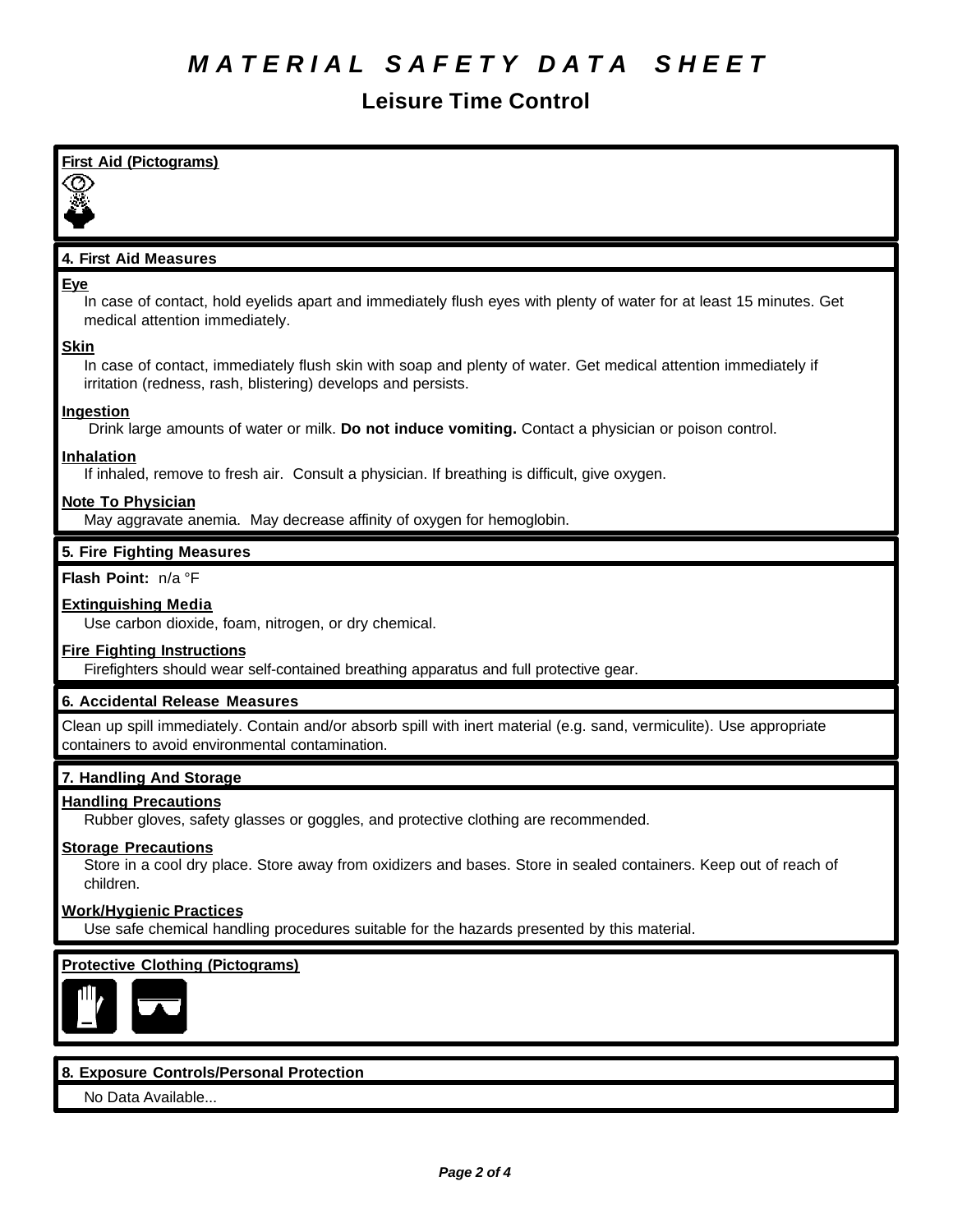# *M A T E R I A L S A F E T Y D A T A S H E E T*

| 8. Exposure Controls/Personal Protection - Continued                                                                                                                                                                                                                             |
|----------------------------------------------------------------------------------------------------------------------------------------------------------------------------------------------------------------------------------------------------------------------------------|
| <b>Engineering Controls</b><br>Local exhaust acceptable. Special exhaust not required                                                                                                                                                                                            |
| <b>Eye/Face Protection</b><br>Safety glasses with side shields or goggles.                                                                                                                                                                                                       |
| <b>Skin Protection</b><br>Chemical-resistant gloves.                                                                                                                                                                                                                             |
| <b>Respiratory Protection</b><br>General room ventilation is normally adequate.                                                                                                                                                                                                  |
| 9. Physical And Chemical Properties                                                                                                                                                                                                                                              |
| <b>Appearance</b><br>Milky white liquid                                                                                                                                                                                                                                          |
| <u>Odor</u><br>Mild                                                                                                                                                                                                                                                              |
| <b>Chemical Type: Mixture</b><br><b>Physical State: Liquid</b><br>Specific Gravity: 1.010<br>Molecular Weight: NOT DETERMINED<br>Percent Volitales: NOT DETERMINED<br>Vapor Pressure: NOT DETERMINED<br>pH Factor: 10.15<br><b>Evaporation Rate: NOT DETERMINED</b><br>Corrosive |
|                                                                                                                                                                                                                                                                                  |
| 10. Stability And Reactivity                                                                                                                                                                                                                                                     |
| <b>Stability: STABLE</b><br>Hazardous Polymerization: WILL NOT OCCUR                                                                                                                                                                                                             |
| <b>Conditions To Avoid (Stability)</b><br>Avoid contact with strong acids and alkalis and contact with metal salts of sulfides and sulfites, strong oxidizers and<br>amines.                                                                                                     |
| <b>Incompatible Materials</b><br>Avoid contact with strong acids and alkalis and contact with metal salts of sulfides and sulfites, strong oxidizers and<br>amines.                                                                                                              |
| <b>Hazardous Decomposition Products</b><br>Acids and oxides of phosphorous may form. Oxides of carbon, nitrogen, and silicone may also be formed.                                                                                                                                |
| 11. Toxicological Information                                                                                                                                                                                                                                                    |
| <b>Conditions Aggravated By Overexposure</b><br>May aggravate anemia.<br>Not tested for toxilogical information.                                                                                                                                                                 |
| 12. Ecological Information                                                                                                                                                                                                                                                       |
| Not tested for ecological information.                                                                                                                                                                                                                                           |
| 13. Disposal Considerations                                                                                                                                                                                                                                                      |
| Refer to applicable local, state and federal regulations as well as industry standards.                                                                                                                                                                                          |